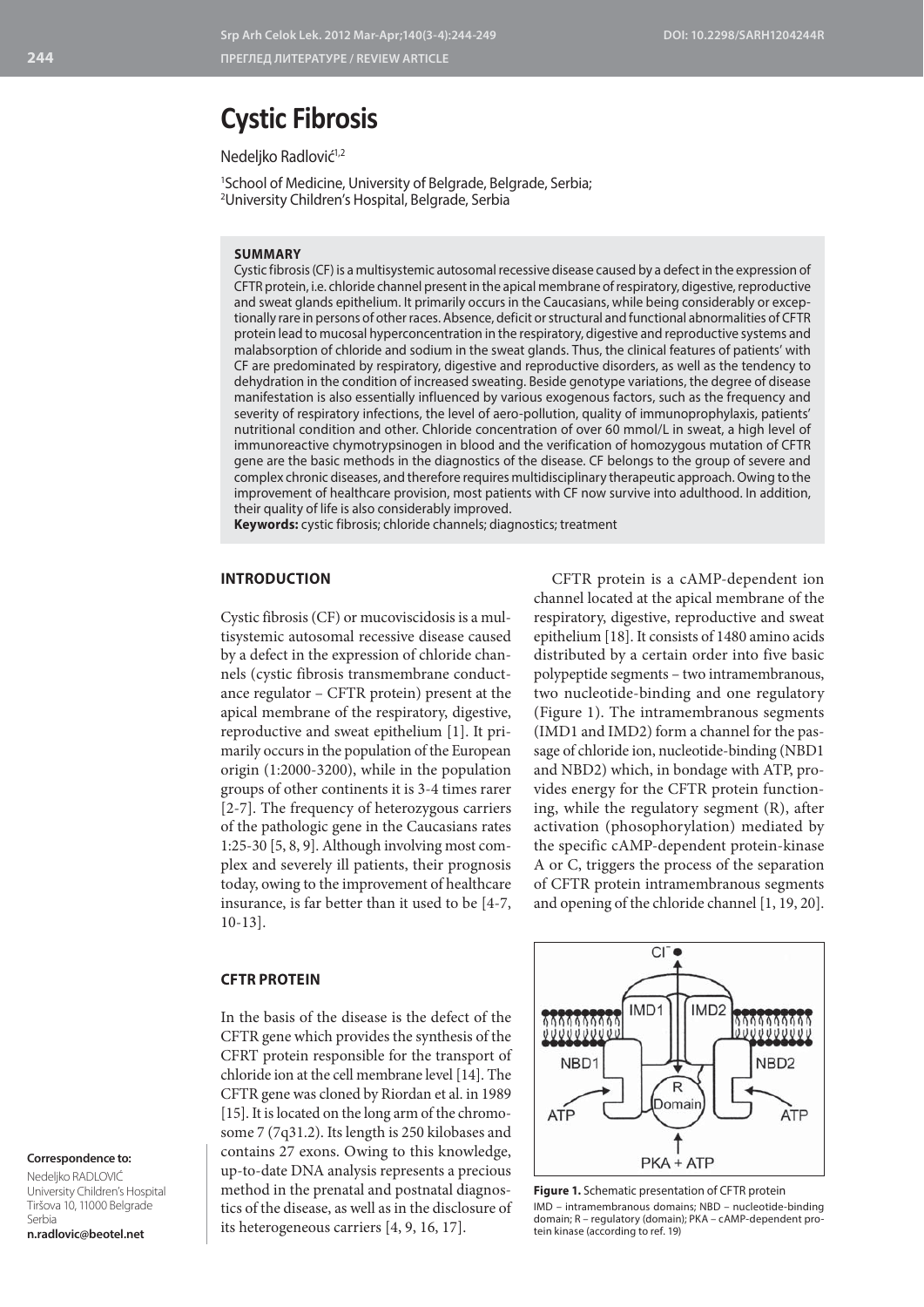Thus, CFRT protein function is carried out in the manner that, under the influence of corresponding stimuli, it opens enabling transmembranous diffusion of chloride ions into the direction of electrochemical gradient, which is of key significance in the activity of secretory processes in the respiratory, digestive and reproductive system, as well as in the reabsorption of chloride and sodium in the sweat glands [21]. Contrary to respiratory, digestive and reproductive system, where both secretory and reabsorptive processes evolve simultaneously and in balance, in the sweat glands distal tubules only reabsorptive processes take place [18, 22]. Chloride secretion is followed by the paracellular transport of sodium and water, while the mechanisms of their reabsorption or absorption are reversed, i.e. chloride ions and water molecules follow sodium transmembranous (transcellular) transport [22]. Beside the exclusively reabsorptive characteristic, the difference in the epithelium of the sweat glands distal segment, in relation to the respiratory, digestive and reproductive epithelium, is that the transport of both sodium and chloride evolve transcellularly [22].

# **PATHOGENETIC BASIS OF THE DISEASE**

Phenotype expression of the CFTR gene in CF is followed by the absence, insufficient amount or structural and functional defect of the CFTR protein [18, 23]. Up-tonow over 1500 genetic mutations have been discovered that are responsible for the occurrence of this disease [16]. In 70-80% of patients CFTR gene mutation has been registered, followed by phenylalanine deletion at the position 508 (ΔF508), with 50% in homozygous condition and 25-30% in the combination with some other genetic abnormalities [5, 24, 25].

Due to the defect in CFRT protein function, patients with CF develop hyperconcentration of mucus in the respiratory, digestive and reproductive system, as well as malabsorption of chloride and sodium in the sweat glands [18]. In the first case it is related to the insufficiency of the intraluminal efflux of chloride, and in the second of the inability of its reabsorption. Therefore, the clinical features of patients with CF are predominated by respiratory and digestive disorders, as well as a marked tendency of dehydration in the state of increased sweating [26, 27]. The classical form of the disease is characterized by rather typical clinical features already evident during the first months after birth or somewhat later so that in 97-98% of cases it is diagnosed before age 18 years, with about 70% until completed second year (Figure 2) [4, 28]. The dependence of fenotype on the genotype is evident, but not also absolute [28]. Regarding the question of exocrine pancreatic insufficiency, it has been confirmed, which is not the case with the respiratory, hepatobiliary and intestinal component of the disease [29]. Thus, for example, in the homozygous ΔF508 mutation (ΔF508/ΔF508) exocrine pancreatic insufficiency is almost regularly present, while in the combination R111H and 3849+10kbC→T mutation it is preserved [16, 29, 30]. On the other side, the combi-

nation ΔF508 and non-ΔF508 gives exocrine pancreatic insufficiency in 72% cases, and two non-ΔF508 mutations in only 36% [30]. Also, in some mutations, among which 3849+10kbC→T, chloride concentration in sweat is normal [16]. Beside genotype, in the fenotype expression of CF essential participation is also displayed by various exogenous factors, such as the frequency and severity of respiratory infections, level of aero-pollution, quality of vaccinal protection, patients' nutritive status and other [29, 31, 32, 33]. It is understood that the level of disease manifestation

## **CLINICAL FEATURES**

Defect in the secretion of chloride, sodium and water followed by the formation of hyperviscous mucus at the level of respiratory, digestive and reproductive systems represents a key problem in patients with CF, while the insufficiency in the reabsorption of these ions at the level of sweat glands is of secondary significance [4, 5, 8, 16, 34].

is also essentially conditioned by the patient's age.



**Figure 2.** A 12-year-old boy with classical cystic fibrosis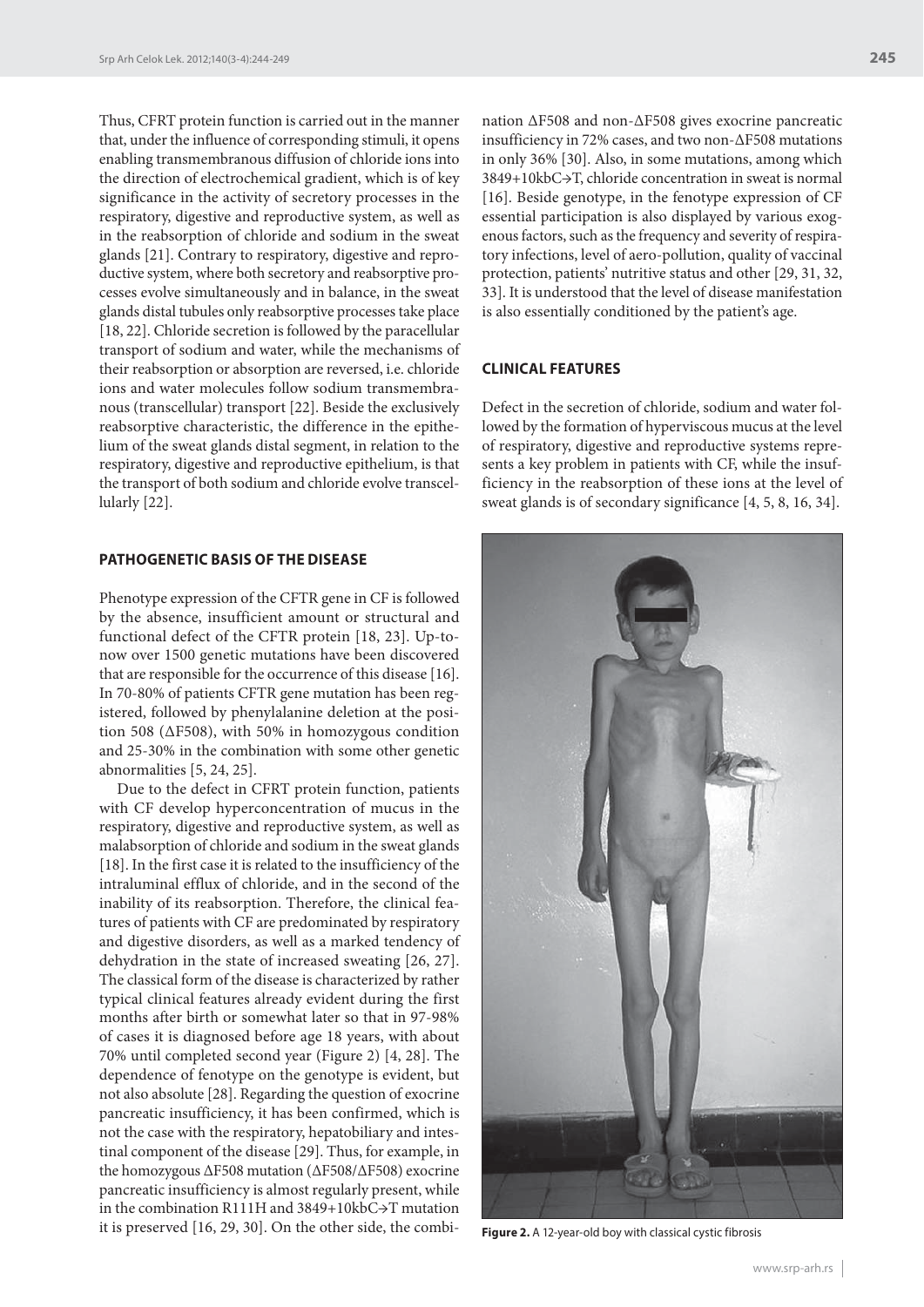Respiratory problems are present in over 90% of patients with CF [5]. They are usually manifested already in the first months after birth featuring pertussis-like cough, repeated episodes of bronchiolitis or obstructive bronchitis. Due to difficulties with elimination of hyperviscous secretions and pulmonary hypoventilation, the disease is associated with the development of recurrent bronchopneumonia and pulmonary atelectasis that are sometimes also additionally complicated by a pulmonary abscess and pneumothorax. Recurrent otitis is often seen, followed by conductive deafness and in older children by purulent sinusitis and nasal polyps. The most frequent causes of infective complications in CF are *Pseudomonas aeruginosa*, *Staphylococcus aureus*, *Haemophilus influenzae* and *Burkholderia cepacia* [5, 8, 16, 35]. In the later phase of the disease there is the development of bronchiectasis and progressive pulmonary fibrosis with emphysema and pulmonary hypertension. At this point there is usually the presence of club fingers as well. About 90% of patients with CF die due to cardiorespiratory failure [5, 36].

Exocrine pancreatic insufficiency occurs in about 85% of children with CF [6, 16]. It develops as the result of pancreatic drainage tubes obstruction and secondary atrophy of acinar tissue. Due to the lack of pancreatic enzymes, which play the major role in the digestive process, there is the development of the malabsorption of nutritive substances with global malnutrition. The child's appetite is often preserved, and sometimes even increased. Stools are more frequent, abundant, fatty and putrid. In more severe cases of the disease, particularly in children of the youngest age, a prolapse of the rectal mucosa can be also seen [37]. It is important to point out the fact that, owing to the compensatory effect of breast milk lipase and amylase, malabsorption syndrome in infants on optimum natural nutrition can be mild, and even unnoticeable [38].

In 10-20% of neonates with CF, particularly those with the ΔF508/ΔF508 genotype, meconium ileus is seen, sometimes associated with prenatal instestinal perforation and peritonitis [5, 16]. Episodes of bowel obstruction due to the thickened mucus, intussusception and intestinal volvulus are not rare even later [5, 6, 37]. There is also a possibility of mucous impaction of the appendix with subcutaneous appendicitis and periappendicular abscess [16, 37].

Chronic pancreatitis is a rare complication of CF seen in patients with the ΔF508/ΔF508 genotype and a relatively preserved acinar tissue [16, 39]. Insulin-dependent diabetes mellitus caused by scarring destruction of the Langerhans islets occurs in 1% of patients up to completed five years, and in 12% among those aged 13-19 years [11, 12, 40].

Cholestasis is found in 20-30% of patients, and is mainly of milder degree [5, 16]. Liver steatosis occurs in 15-30%, focal biliary cirrhosis in 10%, and multilobular biliary cirrhosis and portal hypertension in only 2-5% of patients with CF [5, 16]. Cholelithiasis is considerably more frequent in relation to the general population and mainly occurs in the second decade of life or later [16, 37]. In 40% of patients with CF a dysfunctional or micro vesica fellea can be seen [27]. Although being independent of genotype, liver changes are often associated with meconium ileus and exocrine pancreatic insufficiency [16].

The consequence of exocrine pancreatic insufficiency and/or cholestasis, as a part of CF there is also the development of other manifestations, such as osteopenia and osteoporosis, hypoproteinemic oedema and discharges into free body cavities, hemorrhagic diathesis due to the deficit of vitamin K-dependent coagulation factors (II, VII, IX and X), peripheral neuropathy and haemolytic anaemia caused by vitamin E deficiency and other [5, 16, 41]. Due to the associated deficit of proteins and minerals, rachitis is rare [16]. Because of chronic cough, malnutrition and abdominal distension, a significant number of CF patients has inguinal hernia, while 25% present with gastroesophageal reflux, among whom half of them have also gastroesophageal reflux disease [16, 37].

As aforementioned, chloride malabsorption in the sweat glands does not feature so drastic clinical manifestations. Pathological concentration of chloride in sweat (>60 mmol/L) is disclosed in about 98-99% of patients with CF [4]. Chloride is eliminated with sodium and potassium, so that such patients, under the condition of increased sweating, show a tendency to hyponatremic dehydration, hypokalemia and metabolic alkalosis [8, 10, 43]. Secondary hyperaldosteronism induced by hypovolemia and hiponatremia have essential participation in the development of hypokalemia and metabolic alkalosis. Hypokalemia is also contributed by metabolic alkalosis, which does not only shift potassium into the cell, but also favours its renal loss [44].

#### **DIAGNOSIS**

Determination of chloride concentration in sweat (sweat test) is the first procedure in the diagnostics of CF. Chloride level in sweat of over 60 mmol/L is considered pathological and below 40 mmol/L normal, while 40-60 mmol/L is border-line [5, 6, 16]. The sweat test does not have a diagnostic value in neonates aged below the first seven days or of body weight less than 3000 gr, and neither in patients with oedema or eczema [6, 16]. When analyzing sweat test findings it should be kept in mind that borderline or slightly increased chloride rates in sweat can be also found in other pathological conditions, such as untreated adrenal insufficiency, ectodermal dysplasia, glycogenosis type 1, hereditary nephrogenic diabetes insipidus, hypothyreosis, hyperparathyroidism, mucopolysaccharidosis, fucosoidosis and severe malnutrition [16, 45]. Also, sweat test findings can be false in pyrexia, dehydration, high table salt consumption and during diuretic therapy.

Today DNA analysis represents a modern method in the diagnostics of CF. However, most laboratories can detect only most frequent mutations, so that genetic verification of rare variants of the disease are likely to go unnoticed [16].

Others tests of diagnostic valued include a high level of immunoreactive serum trypsinogen, which is widely used within the framework of neonatal screening on CF, then a low level of pancreatic enzymes in the duodenal juice,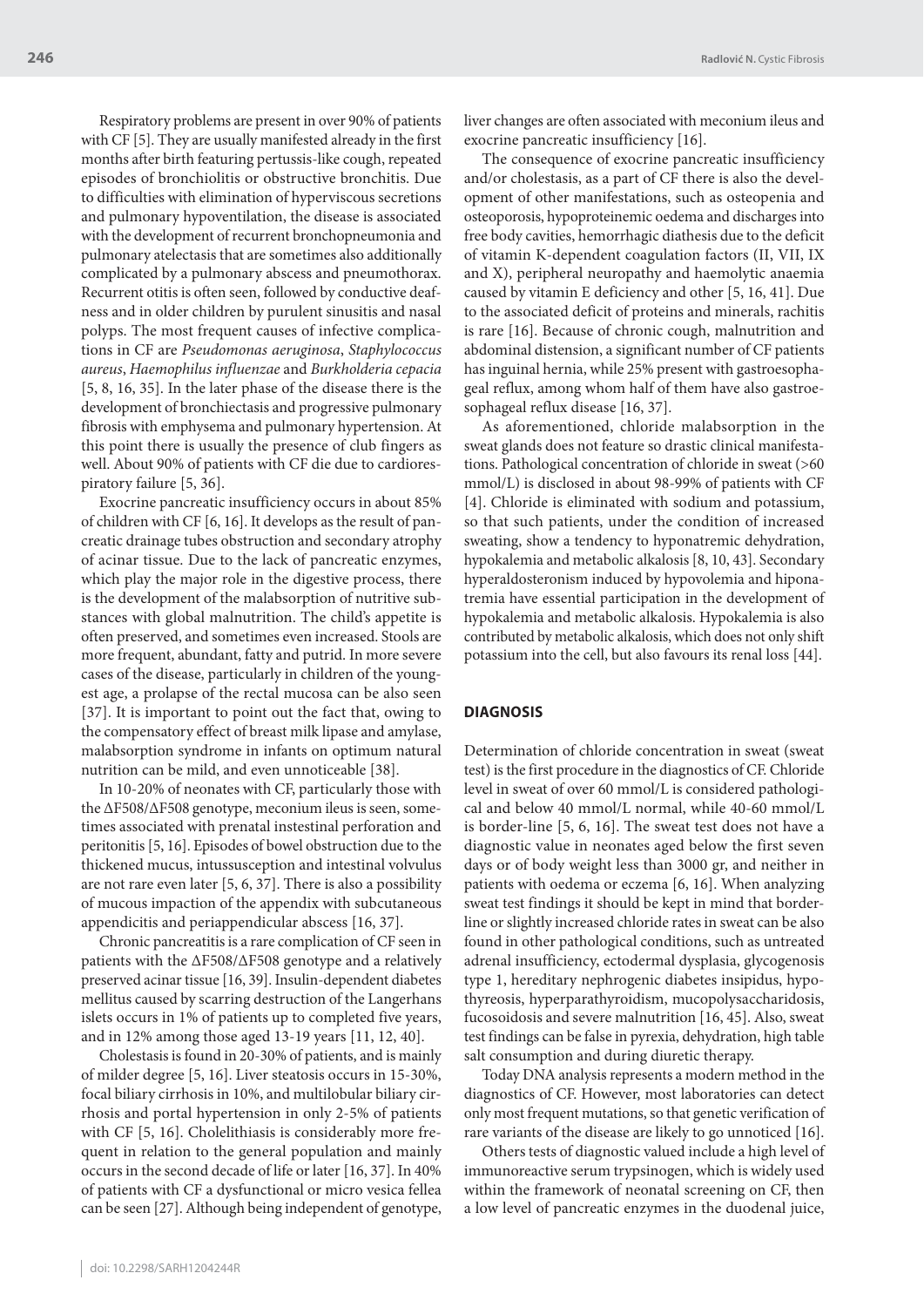high content of fat in stool, pathological pancreozyminsecretion test, low fecal elastase level, increased potential difference at the level of the nasal epithelium and other [6, 16, 34].

# **TREATMENT**

Respiratory complaints represent the most severe problem in the therapy of CF [5, 6, 16, 46, 47]. Pulmonary ventilation is improved with adequate hydration of the patient, mucolytics, bronchodilatators and anti-inflammatory drugs. Kinesytherapy and other forms of respiratory rehabilitation can be also useful. In infective complications antibiotics are indicated, and in cardiorespiratory failure diuretics, cardiotonics and oxygenotherapy.

Enzymic deficit compensation and adequate diet form the basis of the therapy of pancreatic exocrine insufficiency [5, 6, 16, 48, 49]. Correction of malnutrition improves the general condition, anti-infective resistance and respiratory function of the patient. Due to a reduced level of nutritive substances usage and increased metabolic requirements, the patient's food must be easily digestible and up to 20-50% richer in proteins and calories in relation to healthy children of identical body weight. Breast-feeding is of special significance in the first year after birth, and even after that period. Infants on artificial feeding, and particularly if malnourished, are indicated for milk formulas based on protein hydrolysate and a partial substitution of longchain with easily digestible and highly usable mediumchain trigycerides. By additional intake of medium-chain instead of long-chain trigycerides later caloric needs are also covered to a considerable level. The optimum of essential fatty acids, linoleic and alpha-linolenic, is achieved by the daily nutritional addition of corn or sunflower oil in the quantity of 1 ml/kg. Liposoluble vitamins also require additional intake, while the needs in hydrosolubile vitamins and minerals are not essentially different from that of healthy children. Pancreatic enzyme preparations protected by an acid-resistant protector are administered with each meal. Their addition is also necessary for exclusively breastfeeding infants, as well as to those consuming infant formula

#### **REFERENCES**

- 1. Gadsby D, Vergani P, Csanády L. The ABC protein turned chloride channel whose failure causes cystic fibrosis. Nature. 2006; 40(7083):477-83.
- 2. Rosenstein BJ, Cutting GR. The diagnosis of cystic fibrosis: a consensus statement. Cystic Fibrosis Foundation Consensus Panel. J Pediatr. 1998; 132(4):589-95.
- 3. Hamosh A, FitzSimmons SC, Macek M, Knowles MR, Rosenstein BJ, et al. Comparison of the clinical manifestations of cystic fibrosis in black and white patients. J Pediatr. 1998; 132(2):255-9.
- 4. Boucher R. Cystic fibrosis. In: Isselbacher KJ, Braunwald E, Wilson JD, Martin JB, Fauci AS, Kasper DL, editors. Harrisons Principles of Internal Medicine. 13th ed. New York: McGraw-Hill; 1994. p.1194-7.
- 5. Orenstein DM. Cystic fibrosis. In: Rudolph CD, Rudolph AM, editors. Rudolph's Pediatrics. 21st ed. New York: McGraw-Hill; 2003. p.1967-80.
- 6. Bisset WM, Beath SV, Jenkins HR, Baker AJ. Disorders of the alimentary tract and liver. In: Mclntosh N, Helms PJ, Smyth RL,

based on protein hydrolysate. For a successful correction of severe malnutrition, it is necessary to apply elementary and sometimes also parenteral nutrition [6, 37, 46].

Due to the tendency of dehydration, patients with CF require additional consumption of table salt [16, 48, 49]. This must be specially taken into account in the conditions of increased sweating, such as in the summer period and pyrexia. The correction of hypovolemia, hyponatremia, hypokalemia and hypochloremic metabolic alkalosis in expressed hyponatremic dehydration is achieved by intravenous application of 10-20 ml/kg 0.9% NaCl in bolus or during 15-30 minutes [49].

Certain disclosed complications in CF, such as intestinal obstruction or perforation, nasal polyposis and other, require surgical treatment. Lung transplantation, performed in the condition of terminal respiratory failure, yields modest results today [5].

#### **PROGNOSIS**

Owing to modern therapeutic possibilities, as well as to the prevention of complications, particularly those which additionally endanger the respiratory system, the prognosis of CF is increasingly better from year to year [13, 50]. According to the US data, the average survival of patients with CF was 10.6 years in 1966, 20 years in 1981, and 32 years in 1998. [5].

#### **CONCLUSION**

CF represents a relatively rare multisytemic autosomal recessive disease. Beside genotype, the outcome of the disease is essentially influenced by numerous additional factors, such as the quality of respiratory complications prevention and treatment, the level of aero-pollution, nutritional status of the patient and other. Although, in most cases, this is a severe and potentially highly lethal disease, owing to the advancement of healthcare and team-work treatment, life perspective of such patients has been evidently improved over the last years.

Logan S, editors. Forfar & Arneil's Textbook of Pediatrics. Edinburgh: Churchill Livingstone; 2008. p.601-56.

- 7. Genetic testing for cystic fibrosis. National Institutes of Health Consensus Development Conference Statement on genetic testing for cystic fibrosis. Arch Intern Med. 1999; 159(14):1529-39.
- 8. Smyth A. Cystic fibrosis. In: Mclntosh N, Helms PJ, Smyth RL, Logan S, editors. Forfar & Arneil's Textbook of Pediatrics. Edinburgh: Churchill Livingstone; 2008. p.706-15.
- 9. Massie J, Petrou V, Forbes R, Curnow L, Ioannou L, Dusart D, et al. Population-based carrier screening for cystic fibrosis in Victoria: the first three years experience. Aust N Z J Obstet Gynaecol. 2009; 49(5):484-9.
- 10. Verma N, Bush A, Buchdahl R. Is there still a gender gap in cystic fibrosis? Chest. 2005; 128(4):2824-34.
- 11. Moran A, Dunitz J, Nathan B, Saeed A, Holme B, Thomas W. Cystic fibrosis-related diabetes: current trends in prevalence, incidence, and mortality. Diabetes Care. 2009; 32(9):1626-31.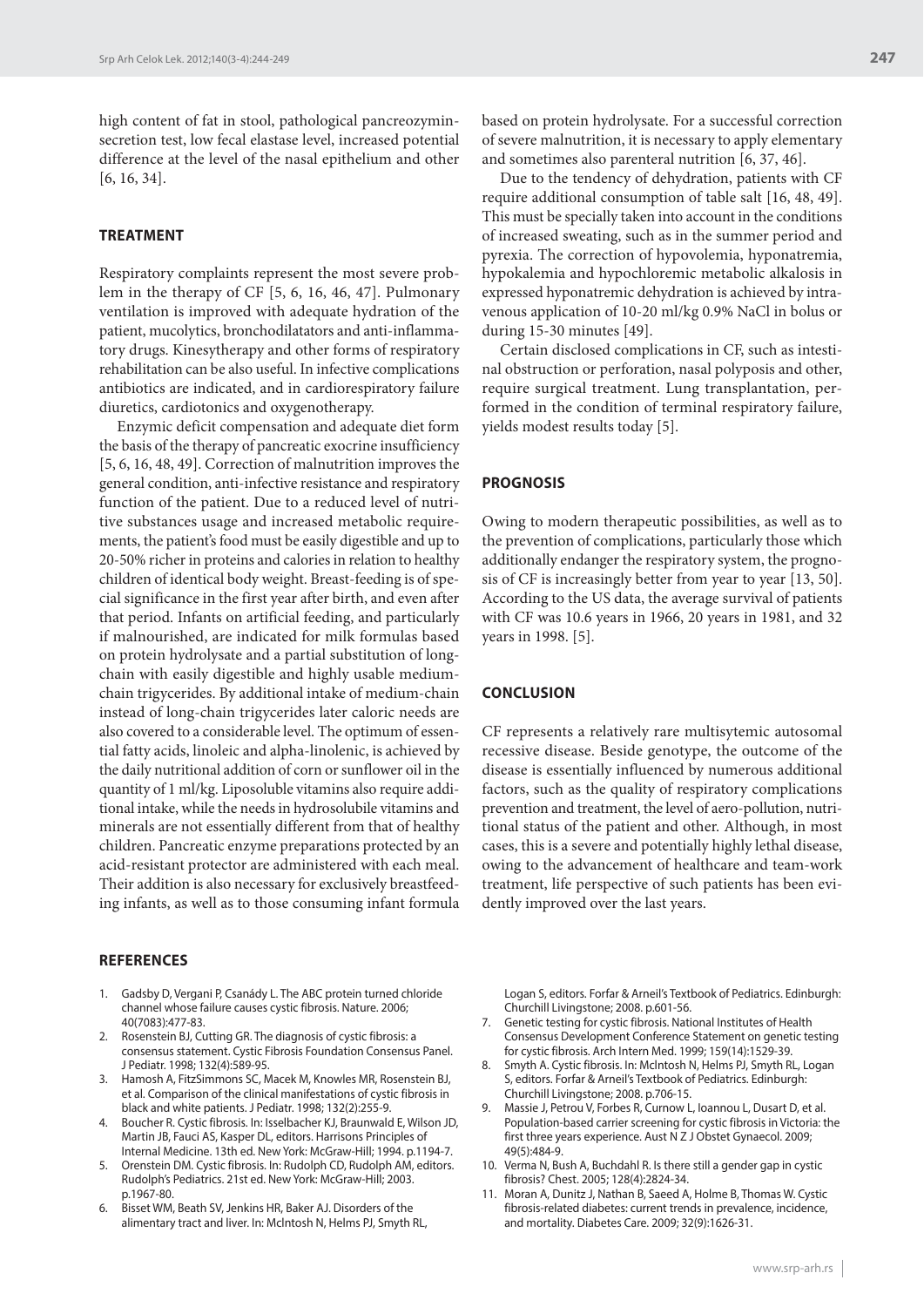- 12. Chamnan P, Shine BS, Haworth CS, Bilton D, Adler AI. Diabetes as a determinant of mortality in cystic fibrosis. Diabetes Care. 2010; 33(2):311-6.
- 13. Hewer SC, Tyrrell J. Cystic fibrosis and the transition to adult health services. Arch Dis Child. 2008; 93(10):817-21.
- 14. Rommens JM, Iannuzzi MC, Kerem B, Drumm ML, Melmer G, Dean M, et al. Identification of the cystic fibrosis gene: chromosome walking and jumping. Science. 1989; 245(4922):1059-65.
- 15. Riordan JR, Rommens JM, Kerem B, Alon N, Rozmahel R, Grzelczak Z, et al. Identification of the cystic fibrosis gene: cloning and characterization of complementary DNA. Science. 1989; 245(4922):1066-73.
- 16. Boat TF, Acton JD. Cystic fibrosis. In: Kliegman RM, Behrman RE, Jenson HB, Stanton BF, editors. Nelson Textbook of Pediatrics. Philadelhia: Saunders; 2007. p.1803-17.
- 17. Davis LB, Champion SJ, Fair SO, Baker VL, Garber AM. A cost-benefit analysis of preimplantation genetic diagnosis for carrier couples of cystic fibrosis. Fertil Sterol. 2010; 93(6):1793-804.
- 18. Rowe SM, Miller S, Sorscher EJ. Cystic fibrosis. N Engl J Med. 2005; 352(19):1992-2001.
- 19. Welsh MJ. The path of discovery in understanding the biology of cystic fibrosis and approaches to therapy. Am J Gastroenterol. 1994; 89(8 Suppl):S97-105.
- 20. Sheppard DN, Welsh MJ. Structure and function of the CFTR chloride channel. Physiol Rev. 1999; 79(1 Suppl):S23-45.
- 21. Linsdell P. Mechanism of chloride permeation in the cystic fibrosis transmembrane conductance regulator chloride channel. Exp Physiol. 2006; 91(1):123-9.
- 22. Radlović N. Cistična fibroza molekularna osnova bolesti. In: Bogdanović R, Radlović N, editors. Zbornik predavanja. Pedijatrijska škola Srbije i Crne Gore. Novi Sad: Offset Print; 2003. p.121-2.
- 23. Rowe SM, Clancy JP. Advances in cystic fibrosis therapies. Curr Opin Pediatr. 2006; 18(6):604-13.
- 24. Cystic Fibrosis Genetic Analysis Consortium. Cystic fibrosis mutation database CFMDB Statistics. Available from: http://www. genet.sickkids.on.ca/cftr/StatisticsPage.html.
- 25. Zielenski J, O'Brien A, Tsui LC. Cystis Fibrosis Mutation Database. Cystic Fibrosis Genetic Analysis Consortium. Available from: http:// www.genet.sickkids.on.ca/cftr/StatisticsPage.html.
- 26. Quinton PM. Cystic fibrosis: lessons from the sweat gland. Physiology (Bethesda). 2007; 22(3):212-25.
- 27. De Lisle RC. Pass the bicarb: the importance of HCO3- for mucin release. J Clin Invest. 2009; 119(9):2535-7.
- 28. Cystic Fibrosis Foundation Patient Registry: Annual Data Report 2008. Bethesda, MD: Cystic Fibrosis Foundation; 2008.
- 29. Tsui LC. Genotype and phenotype correlation in cystic fibrosis. In: Rudmann MA, editor. Progress and Prospects in the Treatment of Cystic Fibrosis. Series in Gastroenterology No 3. Hannover: Solvay Pharma Deutschl GmbH; 1994. p.H13-9.
- 30. Kerem E, Corey M, Kerem BS, Rommens J, Markiewicz D, Levison H, et al. The relation between genotype and phenotype in cystic fibrosis – analysis of the most common mutation (delta F508). N Engl J Med. 1990; 323(22):1517-22.
- 31. Goss CH, Newsom SA, Schildcrout JS, Sheppard L, Kaufman JD. Effect of ambient air pollution on pulmonary exacerbations and lung function in cystic fibrosis. Am J Respir Crit Care Med. 2004; 169:816-21.
- 32. Vanscoy LL, Blackman SM, Collaco JM, Bowers A, Lai T, Naughton K, et al. Heritability of lung disease severity in cystic fibrosis. Am J Respir Crit Care Med. 2007; 175:1036-43.
- 33. O'Malley CA. Infection control in cystic fibrosis: cohorting, cross-contamination, and the respiratory therapist. Respir Care. 2009; 54(5):641-57.
- 34. Davies JC, Alton EW, Bush A. Cystic fibrosis. BMJ. 2007; 335(7632):1255-9.
- 35. Russell G. Paediatric respiratory mortality: past triumphs, future challenges. Thorax. 2005; 60(12):985-6.
- 36. Belkin RA, Henig NR, Singer LG, Chaparro C, Rubenstein RC, Xie SX, et al. Risk factors for death of patients with cystic fibrosis awaiting lung transplantation. Am J Respir Crit Care Med. 2006; 173(6):659- 66.
- 37. Gaskin KJ. Cystic fibrosis. In: Kleinman RE, Sanderson IR, Goulet O, Sherman PM, Mieli-Vergani G, Shneider B, editors. Walker's Pediatric Gastrointestinal Disease. Hamilton: BC Decker Inc; 2008. p.1227-39.
- Lebenthal E, Lee PC. Alternate pathways of digestion and absorption in early infancy. J Pediatr Gastroenterol Nutr. 1984;  $3(1) \cdot 1 - 3$
- 39. Whitcomb DC, Lowe ME. Pancreatitis. In: Kleinman RE, Sanderson IR, Goulet O, Sherman PM, Mieli-Vergani G, Shneider B, editors. Walker's Pediatric Gastrointestinal Disease. Hamilton: BC Decker Inc; 2008. p.1213-20.
- 40. UK CF Trust. UK Cystic Fibrosis Database Annual Report 2003. Dundee: University of Dundee; 2005. Available from: www. cystic-fibrosis.org.uk/pdfs/Annual Report/Annual Report 2003. pdf.
- 41. Haworth CS, Selby PL, Webb AK, Dodd ME, Musson H, Niven R McL, et al. Low bone mineral density in adults with cystic fibrosis. Thorax. 1999; 54(11):961-7.
- 42. Gilljam M, Antoniou M, Shin J, Dupuis A, Corey M, Tullis DE. Pregnancy in cystic fibrosis. Fetal and maternal outcome. Chest. 2000; 118(1):85-91.
- 43. Radlović N. Fibrosis cystica. In: Stepanović R, editor. Voda i elektroliti u pedijatriji. Udžbenik za poslediplomsku nastavu. Beograd: Medicinski fakultet Univerziteta u Beogradu; 1984. p.152-5.
- 44. Radlović N. Promene nivoa serumskog kalijuma u digestivnim poremećajima kod dece [magistarska teza]. Beograd: Medicinski fakultet Univerziteta u Beogradu; 1980.
- 45. Radlović N, Perišić V. Oboljenja pankreasa. In: Stepanović R, editor. Pedijatrija. Beograd: Savremena administracija; 2001. p.233-7.
- 46. Radlović N. Enteralna ishrana. In: Zbornik radova 42. Pedijatrijski dani Srbije sa međunarodnim učešćem, Niš, 2009. p.162-3.
- 47. McCoy KS, Quittner AL, Oermann CM, Gibson RL, Retsch-Bogart GZ, Montgomery AB. Inhaled aztreonam lysine for chronic airway Pseudomonas aeruginosa in cystic fibrosis. Am J Respir Crit Care Med. 2008; 178(9):921-8.
- 48. Bentley D, Lawson M. Pancreatic exocrine insufficiency. In: Bentley D, Lawson M, editors. Clinical Nutrition in Paediatric Disorders. London: Baill Tind; 1988. p.115-29.
- 49. Gaskin K, Allen J. Exocrine pancreatic disease including cystic fibrosis. In: Duggan C, Watkins JB, Walkler AW, editors. Nutrition in Pediatrics. Hamilton: BC Decker Inc; 2008. p.577-88.
- 50. Dodge JA, Lewis PA, Stanton M, Wilsher J. Cystic fibrosis mortality and survival in the UK: 1947-2003. Eur Respir J. 2007; 29(3):522-6.